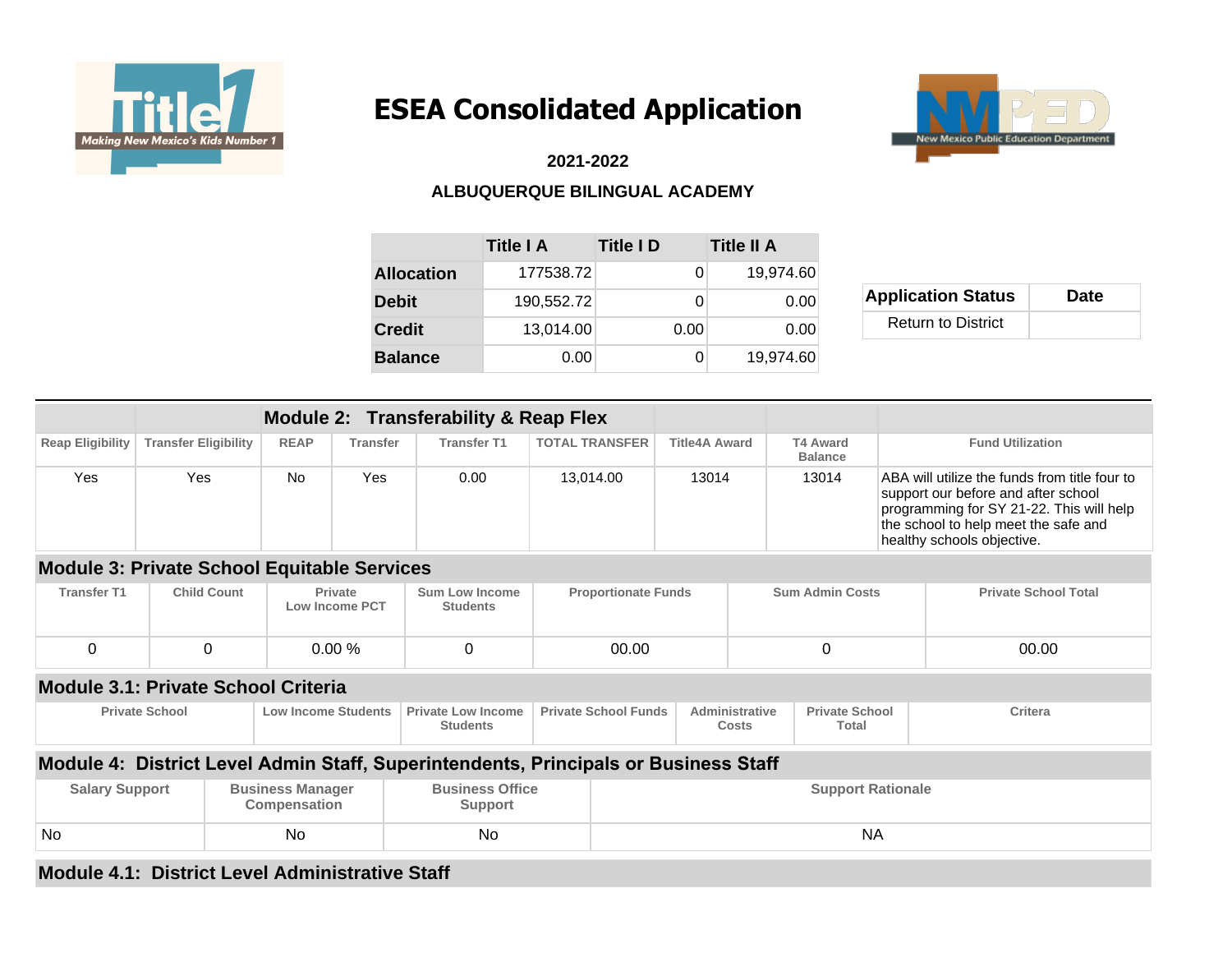



 **2021-2022** 

| <b>Position Location</b>                                                                                                                                                                                                                                                                                                                                                                                                                                                                                                | <b>Position Title</b>       |                                                                                                                                                                                                                                                                                                                                                                                                                                                                                                                                                                                                                                                                                                                                                                                                                                                                                                                                                                                                                          | <b>Functions Duties</b>                                                | Pars<br><b>Certifications</b> | %FTE<br>Title I | $%$ FTE<br><b>Other</b> | FTE 100 % |
|-------------------------------------------------------------------------------------------------------------------------------------------------------------------------------------------------------------------------------------------------------------------------------------------------------------------------------------------------------------------------------------------------------------------------------------------------------------------------------------------------------------------------|-----------------------------|--------------------------------------------------------------------------------------------------------------------------------------------------------------------------------------------------------------------------------------------------------------------------------------------------------------------------------------------------------------------------------------------------------------------------------------------------------------------------------------------------------------------------------------------------------------------------------------------------------------------------------------------------------------------------------------------------------------------------------------------------------------------------------------------------------------------------------------------------------------------------------------------------------------------------------------------------------------------------------------------------------------------------|------------------------------------------------------------------------|-------------------------------|-----------------|-------------------------|-----------|
| Module 4.2: District Level Administrative Costs                                                                                                                                                                                                                                                                                                                                                                                                                                                                         |                             |                                                                                                                                                                                                                                                                                                                                                                                                                                                                                                                                                                                                                                                                                                                                                                                                                                                                                                                                                                                                                          |                                                                        |                               |                 |                         |           |
| <b>Administrative Amt</b>                                                                                                                                                                                                                                                                                                                                                                                                                                                                                               |                             |                                                                                                                                                                                                                                                                                                                                                                                                                                                                                                                                                                                                                                                                                                                                                                                                                                                                                                                                                                                                                          | <b>Administrative Detail</b>                                           |                               |                 | <b>Admin Pool</b>       |           |
|                                                                                                                                                                                                                                                                                                                                                                                                                                                                                                                         |                             | <b>Module 5: Program Consultation and Program Planning</b>                                                                                                                                                                                                                                                                                                                                                                                                                                                                                                                                                                                                                                                                                                                                                                                                                                                                                                                                                               |                                                                        |                               |                 |                         |           |
|                                                                                                                                                                                                                                                                                                                                                                                                                                                                                                                         | <b>Program Plan Funding</b> |                                                                                                                                                                                                                                                                                                                                                                                                                                                                                                                                                                                                                                                                                                                                                                                                                                                                                                                                                                                                                          | School Rank Order NEW (only available for applications prior to 21-22) |                               |                 |                         |           |
| Google Doc/Drive platform and asked teachers and staff to identify<br>implementation of school-wide curriculum, administrative<br>systems for teaching and learning, as well as other areas of need as<br>defined by staff. Furthermore, the Title I parent advisory<br>committee participates in bi-annual meetings in which programmatic<br>make recommendations the council and administration. This process<br>year 2021-2022, ABA is relying heavily upon input obtained from our<br>technology, ESL, and Spanish. |                             | ABA utilizes a needs assessment process on an annual basis as well as<br>staff reflective presentations to the governance council in order to identify<br>areas of need. The needs assessment itself was developed through the<br>strengths and weaknesses and provide recommendations on the continued<br>elements are evaluated and recommendations are made to help strengthen<br>title i programming for ABA students. During annual teacher presentations,<br>teachers share with governance council members, information related to<br>grade-level demographics, academic proficiency, academic growth, and<br>facilitates collaborative planning for the subsequent school year. For school<br>stakeholder needs assessments. Respondent input yielded the following:<br>increasing volunteerism opportunities for parents and community members;<br>offering more afterschool enrichment opportunites for students (e.g. sports),<br>and; offering a variety of education and training courses for parents (e.g. |                                                                        |                               |                 |                         |           |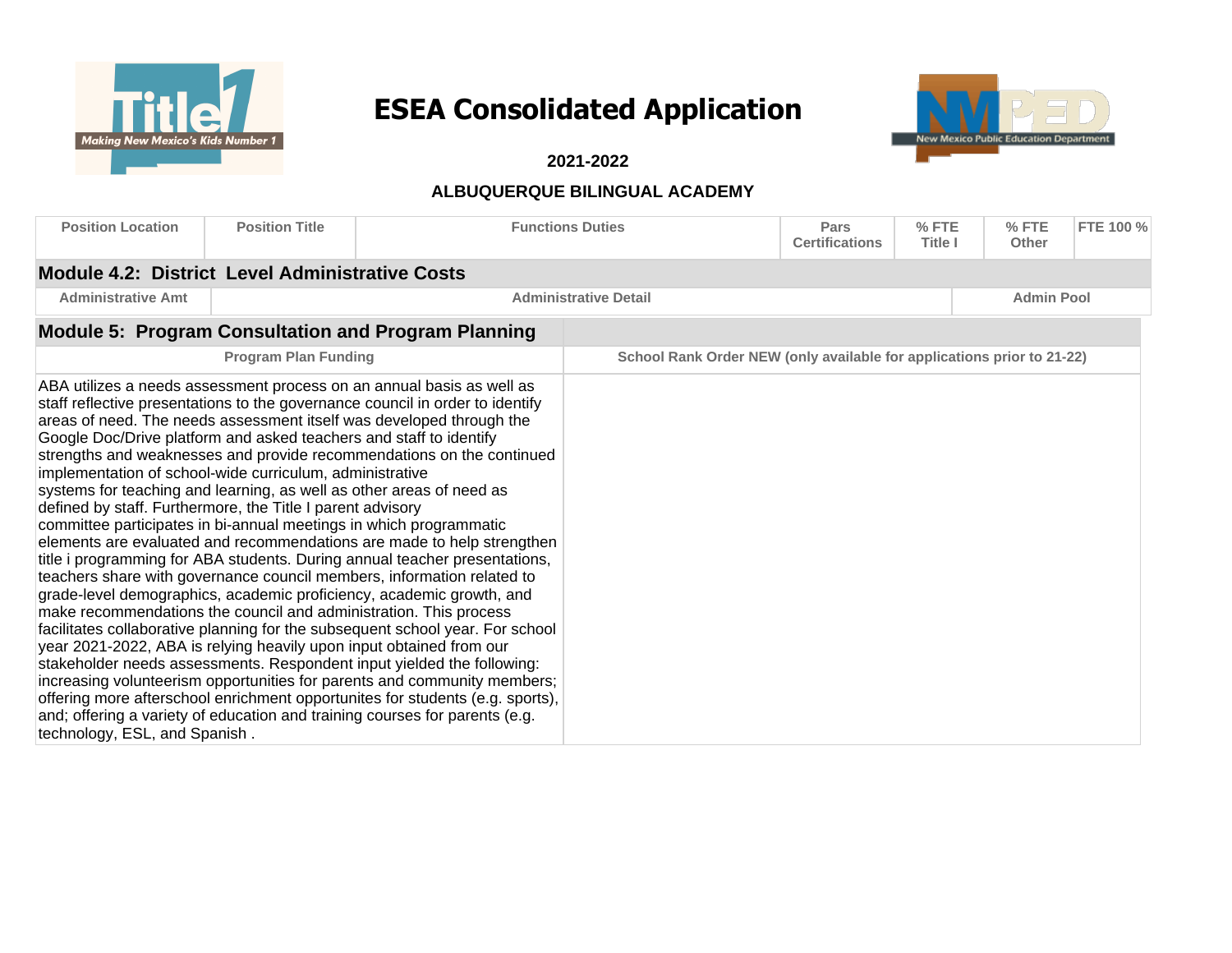



 **2021-2022** 

#### **ALBUQUERQUE BILINGUAL ACADEMY**

#### **Module 6: CSI &TSI Support**

| <b>School</b> | <b>CTAmount</b> | Support                                                                                                                                                                                                                                                                                                                                                                                                                                                                               |
|---------------|-----------------|---------------------------------------------------------------------------------------------------------------------------------------------------------------------------------------------------------------------------------------------------------------------------------------------------------------------------------------------------------------------------------------------------------------------------------------------------------------------------------------|
|               |                 | 0 ABA will set aside \$900 to pay for substitutes for our two SPED<br>teachers responsible for supporting SWD. Teachers will attend PED-<br>provided training opportunities and TAP Workshops provided by<br>funding will also cover the cost of substitute teachers while our two<br>SPED teachers conduct classroom visits and monitor the<br>implementation of accommodations in general education classrooms,<br>also create sustained collaboration during teacher prep periods. |

#### **Module 7: Title I Community Schools**

| <b>Title I Funds</b> | Name of<br>School | <b>Process</b> | <b>Title I Funds</b><br><b>Usage</b> | <b>Community</b><br>School Amount School | <b>Community</b><br><b>Coordinator</b><br>Amount | <b>Active Family &amp; Professional</b><br><b>Community</b><br>Engagement | Development<br>Funds | Professional<br>Development<br><b>Description</b> | Evaluate &<br><b>Assess</b> |
|----------------------|-------------------|----------------|--------------------------------------|------------------------------------------|--------------------------------------------------|---------------------------------------------------------------------------|----------------------|---------------------------------------------------|-----------------------------|

### **Module 8: Indirect Costs**

| T1Part  | <b>Indirect Cost Rate</b> | <b>Fivad Accate</b> | <b>Budget Balance</b> | <b>Indirect Amount</b> | ್ನ Bugetea<br>≂unds . |
|---------|---------------------------|---------------------|-----------------------|------------------------|-----------------------|
| .538.00 | 6.96                      | 0.00                | 0.00                  | 0.00                   | 0.00                  |

#### **Module 8.1: Parent Costs Set Aside**

| <b>Parent</b><br><b>Costs</b> | Out To<br><b>School</b> | <b>District</b><br><b>Activities</b> | <b>Parent Involvement</b> | <b>Fund Usage</b> | <b>School Parent</b><br><b>Compact</b> | <b>District Parent</b><br><b>Policy</b> |
|-------------------------------|-------------------------|--------------------------------------|---------------------------|-------------------|----------------------------------------|-----------------------------------------|
|                               | No                      | No                                   | <b>NA</b>                 | <b>NA</b>         | Yes                                    | Yes                                     |

#### **Module 8.2: Summer School Set Aside**

| Summer !<br>' School | $-1$<br>Eliaibility | <b>rogram</b> |
|----------------------|---------------------|---------------|
| Amount               |                     |               |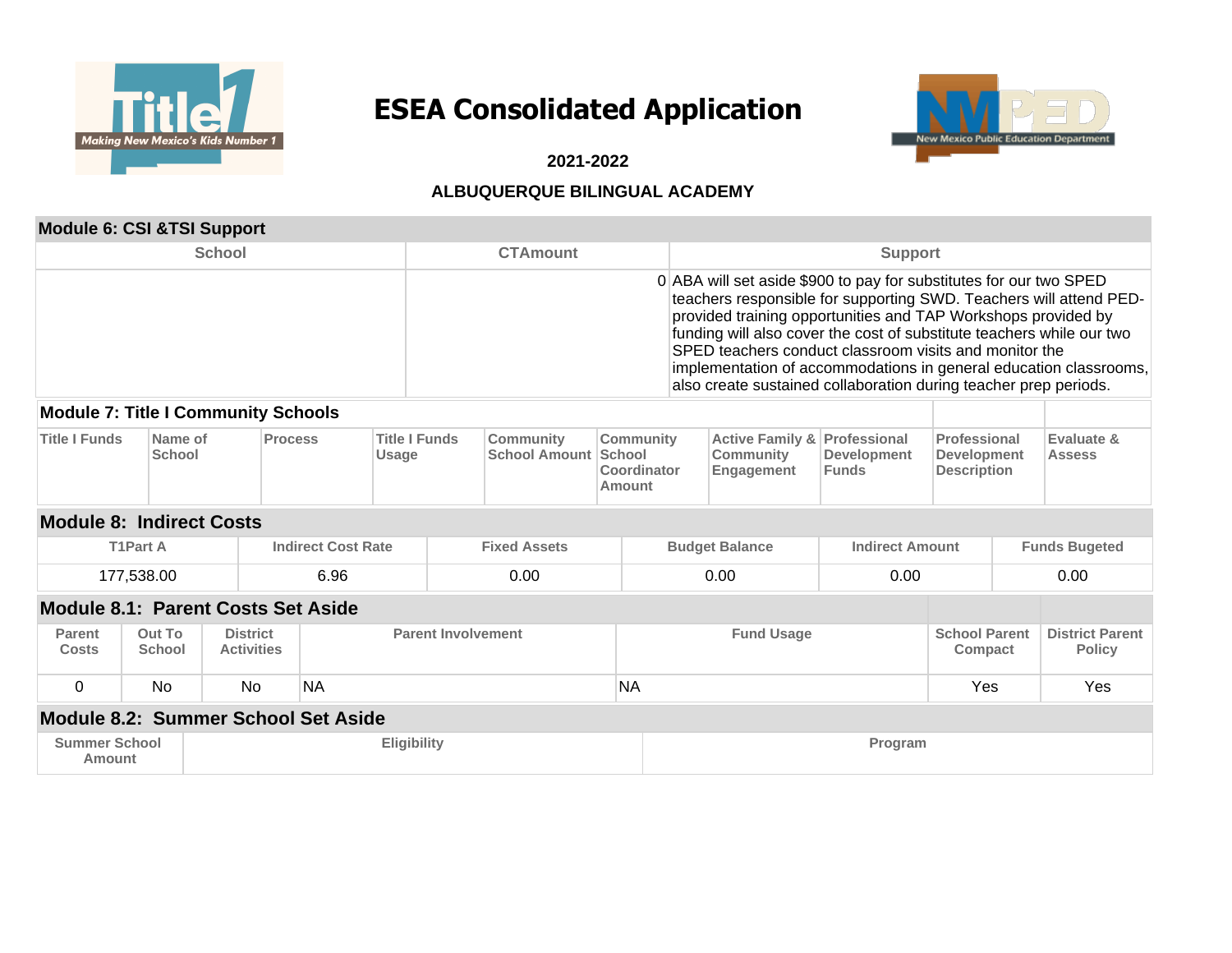



 **2021-2022** 

### **ALBUQUERQUE BILINGUAL ACADEMY**

### **Module 8.3 After School Program**

| <b>After School</b><br>Amount | <b>Eligibility</b>                                                                                                                                                                                                                                                                                                                                                                                                                                                                                                                                | Program                                                                                                                                                                                                                                                                                                                                                                                                                                                                                                                                                                                                                                                                                                                                                                                                                                                                                                                                                                                                                                                                                                                                                                                                                                                                                                                                                         |
|-------------------------------|---------------------------------------------------------------------------------------------------------------------------------------------------------------------------------------------------------------------------------------------------------------------------------------------------------------------------------------------------------------------------------------------------------------------------------------------------------------------------------------------------------------------------------------------------|-----------------------------------------------------------------------------------------------------------------------------------------------------------------------------------------------------------------------------------------------------------------------------------------------------------------------------------------------------------------------------------------------------------------------------------------------------------------------------------------------------------------------------------------------------------------------------------------------------------------------------------------------------------------------------------------------------------------------------------------------------------------------------------------------------------------------------------------------------------------------------------------------------------------------------------------------------------------------------------------------------------------------------------------------------------------------------------------------------------------------------------------------------------------------------------------------------------------------------------------------------------------------------------------------------------------------------------------------------------------|
| 0                             | The after school program will be made available to all enrolled<br>students on a first-come first-served basis until program capacity is<br>reached. Special consideration will go to students that fit into one or<br>more of the following subgroups: bottom quartile academic<br>performance; students in need of social emotional support as<br>evidenced by achievement, attendance, truancy, disciplinary data,<br>and; students and families that demonstrate the most need due to<br>scheduling from the COVID 19 emergency health order. | Academics - Tutoring. Daily tutoring will be incorporated into the ABA<br>after school program. This will occur daily between 2:30 pm and 3:30<br>pm. Math and reading tutoring will be emphasized and support will be<br>provided to participating students in English and Spanish.<br>Enrichment - Fine Arts program. A performing arts program will be<br>offered that focuses on self expression and empowerment for students.<br>New Mexico culture will be the emphasis of programs offered, which will<br>offer students the chance to learn of and participate in New Mexico<br>music and poetry performances. Through participation, students will<br>increase self esteem and self-concept, develop writing and reading skills<br>through the reading-writing connection, and develop<br>language/vocabulary skills. Enrichment - an after school program<br>consisting of STEM clubs will follow the same format and feature the<br>same goals as the fine arts after school program offering described<br>above. Activity leaders will infuse literacy and numeracy, critical thinking,<br>and creativity. Clubs include: environmental science, fitness, technology,<br>etc. This academic year, based on stakeholder needs assessment, we<br>will also provide tutoring services for students in math and reading in<br>both Spanish and English. |
|                               | <b>Module 8.4: Staff Development Set Aside</b>                                                                                                                                                                                                                                                                                                                                                                                                                                                                                                    |                                                                                                                                                                                                                                                                                                                                                                                                                                                                                                                                                                                                                                                                                                                                                                                                                                                                                                                                                                                                                                                                                                                                                                                                                                                                                                                                                                 |
| <b>Staff Development</b>      |                                                                                                                                                                                                                                                                                                                                                                                                                                                                                                                                                   | <b>Activities</b>                                                                                                                                                                                                                                                                                                                                                                                                                                                                                                                                                                                                                                                                                                                                                                                                                                                                                                                                                                                                                                                                                                                                                                                                                                                                                                                                               |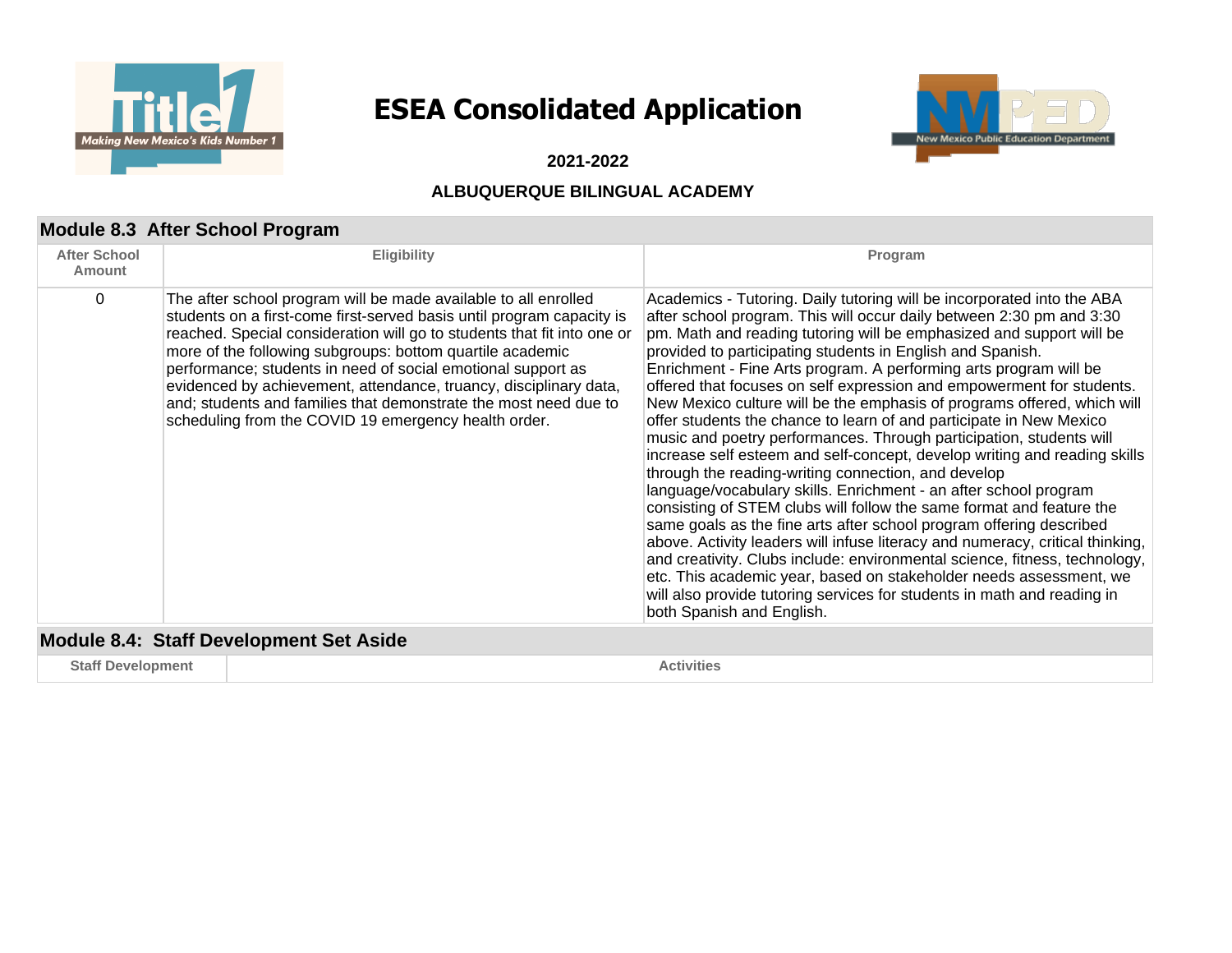



 **2021-2022** 

| <b>Module 8.5: School Culture and Climate</b>                                                      |                                                                                                                                                                                                                                                                                                                                                                                                                                                                                                                                                                                                                                                                                                 |                                                                                                                                                                                                                                                                                |  |                     |                              |  |                            |  |  |  |
|----------------------------------------------------------------------------------------------------|-------------------------------------------------------------------------------------------------------------------------------------------------------------------------------------------------------------------------------------------------------------------------------------------------------------------------------------------------------------------------------------------------------------------------------------------------------------------------------------------------------------------------------------------------------------------------------------------------------------------------------------------------------------------------------------------------|--------------------------------------------------------------------------------------------------------------------------------------------------------------------------------------------------------------------------------------------------------------------------------|--|---------------------|------------------------------|--|----------------------------|--|--|--|
|                                                                                                    |                                                                                                                                                                                                                                                                                                                                                                                                                                                                                                                                                                                                                                                                                                 | <b>School Safety</b>                                                                                                                                                                                                                                                           |  |                     |                              |  | <b>School Safety Funds</b> |  |  |  |
|                                                                                                    | 1.00 FTE Social Worker \$71,050.00 (without benefits)<br>$\Omega$<br>ABA will again hire a 1.00 FTE Social Worker to lead efforts toward social and emotional development for all ABA students.<br>The school will continue to implement a restorative justice program, which will be led by our 1.00 FTE Social Worker. The beginning<br>training was provided in 2018 by the International Institute for Restorative Practices. The 1.00 FTE Social Worker will provide staff<br>implementation training during half day PD days built into the SY 20-21 calendar. She will also assist with student discipline with hopes<br>that we will eliminate the need for suspensions and expulsions. |                                                                                                                                                                                                                                                                                |  |                     |                              |  |                            |  |  |  |
| 1.00 FTE Student Success Advisor \$55,476.00 (without benefits)<br>as homeless and foster liaison. |                                                                                                                                                                                                                                                                                                                                                                                                                                                                                                                                                                                                                                                                                                 | Major Duties: Develop master schedules (daily, specials, intervention, school year); develop next step plans with 8th grade students;<br>provide academic intervention/counseling; serve as liaison between school and families; serve as member of equity council, and; serve |  |                     |                              |  |                            |  |  |  |
|                                                                                                    | .50 FTE ELL Coordinator/Dean, \$35,525.00 (without benefits)<br>Major duties: coordinate ELL services for eligible students; oversee and assist in administration of required screening and testing; track<br>exited ELs; ensure timely parent notification; serve as liaison between school and families of ELs.                                                                                                                                                                                                                                                                                                                                                                               |                                                                                                                                                                                                                                                                                |  |                     |                              |  |                            |  |  |  |
| Module 8.6: Other Set Aside                                                                        |                                                                                                                                                                                                                                                                                                                                                                                                                                                                                                                                                                                                                                                                                                 |                                                                                                                                                                                                                                                                                |  |                     |                              |  |                            |  |  |  |
| <b>Other Costs</b>                                                                                 |                                                                                                                                                                                                                                                                                                                                                                                                                                                                                                                                                                                                                                                                                                 |                                                                                                                                                                                                                                                                                |  | <b>Other Detail</b> |                              |  |                            |  |  |  |
| <b>Module 9.1: Delinquent Funding</b>                                                              |                                                                                                                                                                                                                                                                                                                                                                                                                                                                                                                                                                                                                                                                                                 |                                                                                                                                                                                                                                                                                |  |                     |                              |  |                            |  |  |  |
| <b>Module 9.2: Delinquent Services</b>                                                             |                                                                                                                                                                                                                                                                                                                                                                                                                                                                                                                                                                                                                                                                                                 |                                                                                                                                                                                                                                                                                |  |                     |                              |  |                            |  |  |  |
| <b>Facility</b>                                                                                    | <b>Environment Code</b>                                                                                                                                                                                                                                                                                                                                                                                                                                                                                                                                                                                                                                                                         | <b>Program Description</b>                                                                                                                                                                                                                                                     |  | On Line Program     | <b>Transition Activities</b> |  | <b>Staffing</b>            |  |  |  |
| <b>Module 10.1: Preschool Funding</b>                                                              |                                                                                                                                                                                                                                                                                                                                                                                                                                                                                                                                                                                                                                                                                                 |                                                                                                                                                                                                                                                                                |  |                     |                              |  |                            |  |  |  |
|                                                                                                    | <b>Preschools</b><br><b>Preschool Amt</b><br><b>Students</b>                                                                                                                                                                                                                                                                                                                                                                                                                                                                                                                                                                                                                                    |                                                                                                                                                                                                                                                                                |  |                     |                              |  |                            |  |  |  |
| <b>TOTAL</b>                                                                                       |                                                                                                                                                                                                                                                                                                                                                                                                                                                                                                                                                                                                                                                                                                 |                                                                                                                                                                                                                                                                                |  |                     |                              |  |                            |  |  |  |
| <b>Module 10.2: Preschool Services</b>                                                             |                                                                                                                                                                                                                                                                                                                                                                                                                                                                                                                                                                                                                                                                                                 |                                                                                                                                                                                                                                                                                |  |                     |                              |  |                            |  |  |  |
| <b>Preschools</b>                                                                                  | <b>Exclusive Pre K</b><br><b>Funding</b>                                                                                                                                                                                                                                                                                                                                                                                                                                                                                                                                                                                                                                                        | <b>Services</b>                                                                                                                                                                                                                                                                |  | <b>Materials</b>    |                              |  | <b>Staffing</b>            |  |  |  |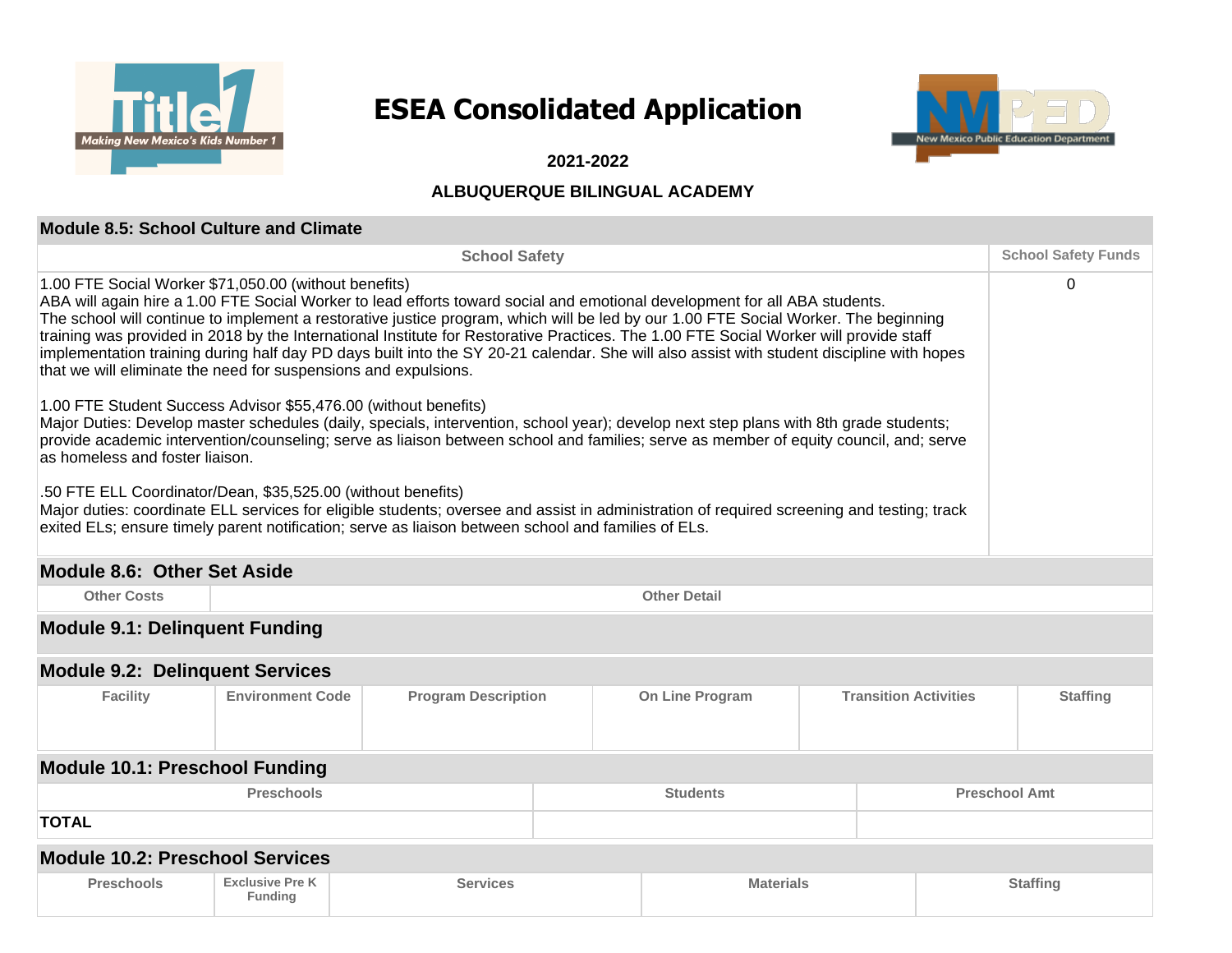



 **2021-2022** 

|                                                 | <b>Module 11: Homeless</b>            |                    |                                     |           |                                                                                                                                                                                                                                                                                                                                                                                                                                                                                                                                                                                     |                                    |                                                               |                              |                                 |                                   |                            |
|-------------------------------------------------|---------------------------------------|--------------------|-------------------------------------|-----------|-------------------------------------------------------------------------------------------------------------------------------------------------------------------------------------------------------------------------------------------------------------------------------------------------------------------------------------------------------------------------------------------------------------------------------------------------------------------------------------------------------------------------------------------------------------------------------------|------------------------------------|---------------------------------------------------------------|------------------------------|---------------------------------|-----------------------------------|----------------------------|
| <b>Homeless</b><br><b>Funds</b>                 | <b>Homeless</b><br>Amt                |                    | <b>Set Aside Process</b>            |           | <b>Fund Usage</b>                                                                                                                                                                                                                                                                                                                                                                                                                                                                                                                                                                   | <b>Identify</b><br><b>Homeless</b> | <b>Education</b><br>for<br><b>Homeless</b><br><b>Students</b> | <b>LEA</b><br><b>Culture</b> | <b>Homeless</b><br><b>Staff</b> | <b>Homeless</b><br>Transportation | <b>Homeless</b><br>Liaison |
| Yes                                             | 1                                     |                    |                                     | services. | ABA through other funding<br>sources already provides<br>resources and services for<br>students identified as<br>homeless. These resources<br>and services include:<br>transportation; free breakfast,<br>lunch, and snacks; clothing<br>vouchers; vision, dental, and<br>hearing screenings; and after<br>school programming. ABA<br>utilzes transportation, USDA,<br>assistance league vouchers,<br>charter school nursing<br>services, and partnerships<br>with a local dental provider to<br>offer homeless students and<br>families the previously<br>identified resources and |                                    |                                                               |                              |                                 |                                   |                            |
|                                                 | <b>Module 12: Migrant Application</b> |                    |                                     |           |                                                                                                                                                                                                                                                                                                                                                                                                                                                                                                                                                                                     |                                    |                                                               |                              |                                 |                                   |                            |
| <b>Title I Part A Set</b><br><b>Aside Funds</b> |                                       | <b>Funds Usage</b> | <b>Identifying Migrant Students</b> |           | <b>Education for Migrant</b><br><b>Students</b>                                                                                                                                                                                                                                                                                                                                                                                                                                                                                                                                     | <b>Services</b>                    | <b>Progress Monitoring</b>                                    |                              | <b>Attendance</b>               |                                   | <b>Migrant Staff</b>       |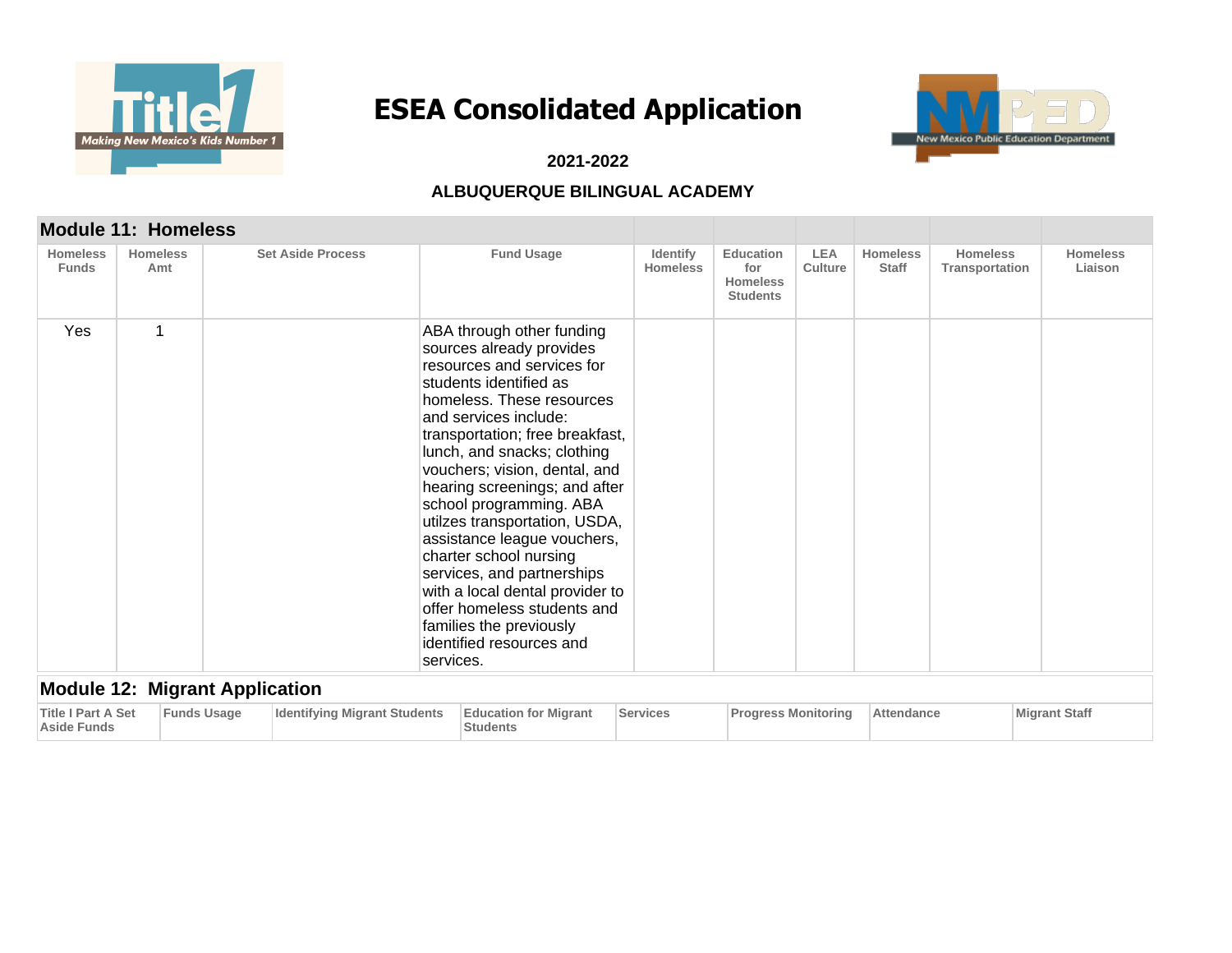



 **2021-2022** 

### **ALBUQUERQUE BILINGUAL ACADEMY**

### **Module 13: Foster Care Students**

| <b>Foster Care Transport</b> | <b>Foster Transport Amt</b> | <b>Foster Care Determinations</b>                                           | <b>Foster Care Funding</b>                                                                                                                                                                                                                                                                                                                                                                               | <b>Foster Care Liaison</b> |                  |  |  |  |
|------------------------------|-----------------------------|-----------------------------------------------------------------------------|----------------------------------------------------------------------------------------------------------------------------------------------------------------------------------------------------------------------------------------------------------------------------------------------------------------------------------------------------------------------------------------------------------|----------------------------|------------------|--|--|--|
| <b>NO</b>                    |                             | Please see the attached best<br>interest determination form<br>used by ABA. | ABA confers with the<br>CYFD point of contact at<br>the beginning of each<br>school year. ABA's CYFD<br>contact is: Xuan Le, 505-<br>841-7800. After using the<br>homeless and foster care<br>form included in<br>registration packets to<br>identify students in foster<br>care, ABA works with the<br>CYFD POC and family if<br>applicable to conduct best<br>interest determinations for<br>students. | Yes                        | Danielle Miranda |  |  |  |
|                              |                             |                                                                             |                                                                                                                                                                                                                                                                                                                                                                                                          |                            |                  |  |  |  |

#### **Module 14: Student Needs & Progress Monitoring**

| <b>Assessments</b>                                                                                                                                                                                                               | <b>Progress Monitoring</b>                                                                                                                                                                                                                                                                                                                                                                                                                                                                                                                                                                                                                                                                                                                                                                                      | <b>PBIS</b>                                                                                                                                                                                                                                                                                                                                                                                                                                                                                                                                                                                                                                                                                                                                                                                                                                                                      |
|----------------------------------------------------------------------------------------------------------------------------------------------------------------------------------------------------------------------------------|-----------------------------------------------------------------------------------------------------------------------------------------------------------------------------------------------------------------------------------------------------------------------------------------------------------------------------------------------------------------------------------------------------------------------------------------------------------------------------------------------------------------------------------------------------------------------------------------------------------------------------------------------------------------------------------------------------------------------------------------------------------------------------------------------------------------|----------------------------------------------------------------------------------------------------------------------------------------------------------------------------------------------------------------------------------------------------------------------------------------------------------------------------------------------------------------------------------------------------------------------------------------------------------------------------------------------------------------------------------------------------------------------------------------------------------------------------------------------------------------------------------------------------------------------------------------------------------------------------------------------------------------------------------------------------------------------------------|
| $K-3$<br>Istation ISIP Reading and Math; NWEA MAP<br>Reading and Math Benchmark Assessment;<br><b>iMSSA Interim Assessment</b><br>$4-8$<br><b>NWEA MAP Reading and Math</b><br>Benchmark Assessment; iMSSA Interim<br>Assessment | K8<br>Istation ISIP Reading and Math Progress Monitoring;<br><b>Common Formative Assessments</b><br>Students will continue to complete individual Math and<br>Reading self-monitoring (goal setting) forms throughout<br>the school year. Forms are maintained by students with<br>the help of teachers and are reviewed and signed by<br>parents. Teachers maintain classroom and collaboration<br>based student data tracking posters in which student<br>progress is monitored. Percentages of Tier 1-3 students<br>and below, average, and above average students<br>are identified based on progress monitoring performance.<br>Finally, CFAs were developed during SY19-20. These<br>CFAs are built around the ten power standards identified<br>through the careful analysis of student performance data | The Social and Emotional Learning (SEL)curriculum<br>was adopted and further-developed<br>for implementation with ABA students. This<br>curriculum is delivered by our school social<br>worker. SEL teaches students strategies students<br>develop self-regulation, self-awareness, and<br>empathy skills. In addition, ABA's social worker and<br>students success advisor developed a "snap shot"<br>system in which students are provided with<br>immediate recognition for their positive behaviors,<br>and have their names drawn to earn tangible<br>rewards. Teachers in grades K-8 utilize Class<br>DOJO, which serves a system for parent-teacher<br>communication as well as positive behavioral<br>support awarding of points for positive behavior in<br>the classroom. Finally, next year, the full-time social<br>worker and student success advisor will provide |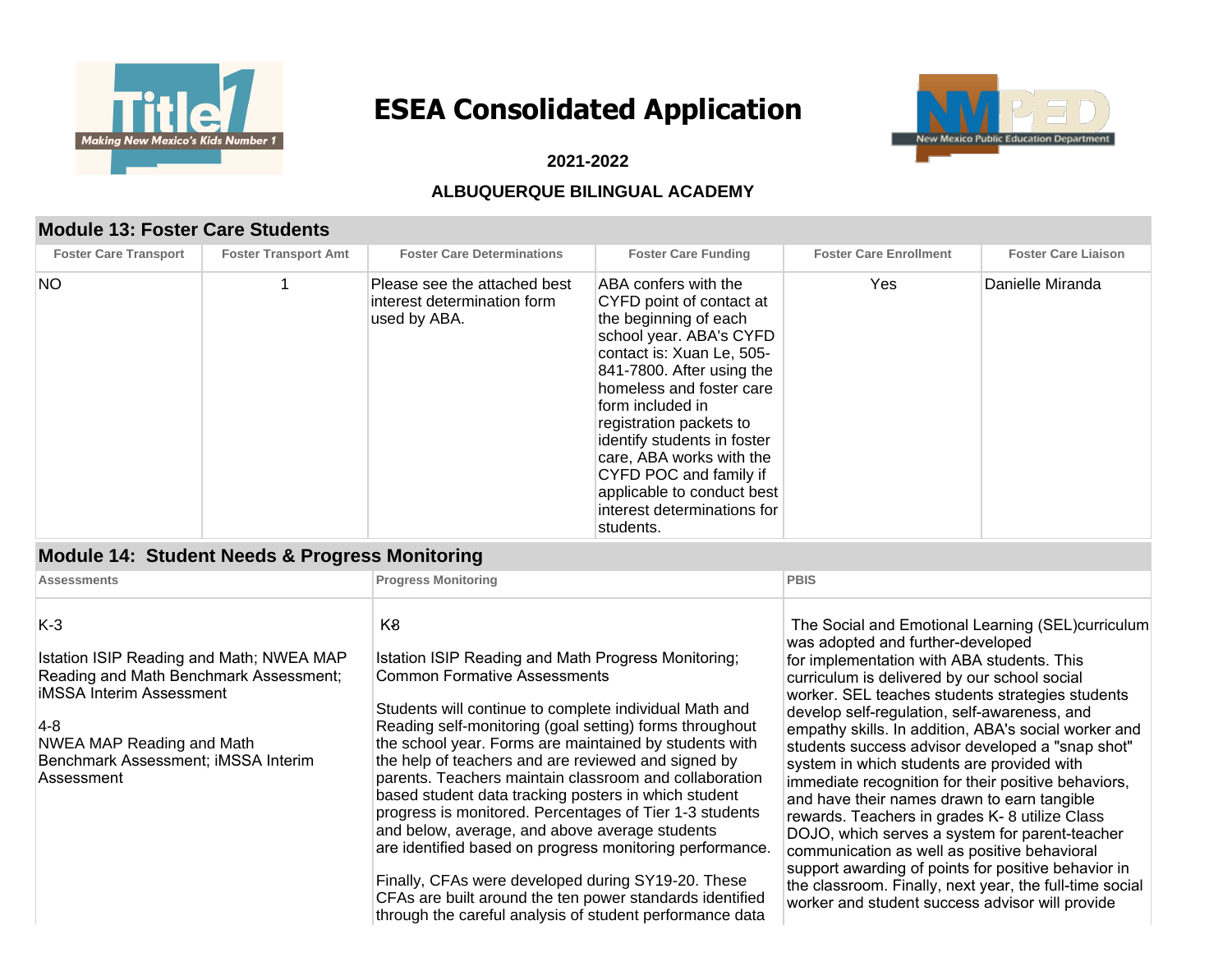

# **ESEA Consolidated Application**



### **2021-2022**

|                                      | on the NMTAMELA math and reading tests. The ten most<br>difficult standards for students to master are the basis for<br>each assessment and the school uses these assessments<br>in conjunction with units of instruction to measure student<br>growth toward proficiency in these hard to master<br>standards.<br>$3-8$<br>NWEA MAP Skills Reading and Math<br>As described above, students self-monitor progress and<br>develop goal setting forms that are reviewed with and<br>signed by parents. The MAP Skills dashboard is used by<br>teachers and unit plans are developed in accordance with<br>the Learning Continuum, which is a reporting tool that<br>compliments MAP Skills. MAP Skills and the Learning<br>Continuum working in tandem to facilitate developmentally<br>appropriate instruction for students, which is evidenced in<br>unit plans as differentiate instruction and small grouping<br>configurations. | school-based social and emotional academic<br>intervention services to classes and will also lead<br>the implementation of a school-wide restorative<br>justice program. |  |  |  |  |  |  |  |
|--------------------------------------|-------------------------------------------------------------------------------------------------------------------------------------------------------------------------------------------------------------------------------------------------------------------------------------------------------------------------------------------------------------------------------------------------------------------------------------------------------------------------------------------------------------------------------------------------------------------------------------------------------------------------------------------------------------------------------------------------------------------------------------------------------------------------------------------------------------------------------------------------------------------------------------------------------------------------------------|--------------------------------------------------------------------------------------------------------------------------------------------------------------------------|--|--|--|--|--|--|--|
| Module 15: School Rank Order         |                                                                                                                                                                                                                                                                                                                                                                                                                                                                                                                                                                                                                                                                                                                                                                                                                                                                                                                                     |                                                                                                                                                                          |  |  |  |  |  |  |  |
| Snapshot                             | <b>School Rank Order NEW</b>                                                                                                                                                                                                                                                                                                                                                                                                                                                                                                                                                                                                                                                                                                                                                                                                                                                                                                        |                                                                                                                                                                          |  |  |  |  |  |  |  |
| 120 Day                              |                                                                                                                                                                                                                                                                                                                                                                                                                                                                                                                                                                                                                                                                                                                                                                                                                                                                                                                                     |                                                                                                                                                                          |  |  |  |  |  |  |  |
| <b>Module 16: School Wide Waiver</b> |                                                                                                                                                                                                                                                                                                                                                                                                                                                                                                                                                                                                                                                                                                                                                                                                                                                                                                                                     |                                                                                                                                                                          |  |  |  |  |  |  |  |
| <b>School Wide Waiver</b>            | <b>Justification</b>                                                                                                                                                                                                                                                                                                                                                                                                                                                                                                                                                                                                                                                                                                                                                                                                                                                                                                                |                                                                                                                                                                          |  |  |  |  |  |  |  |